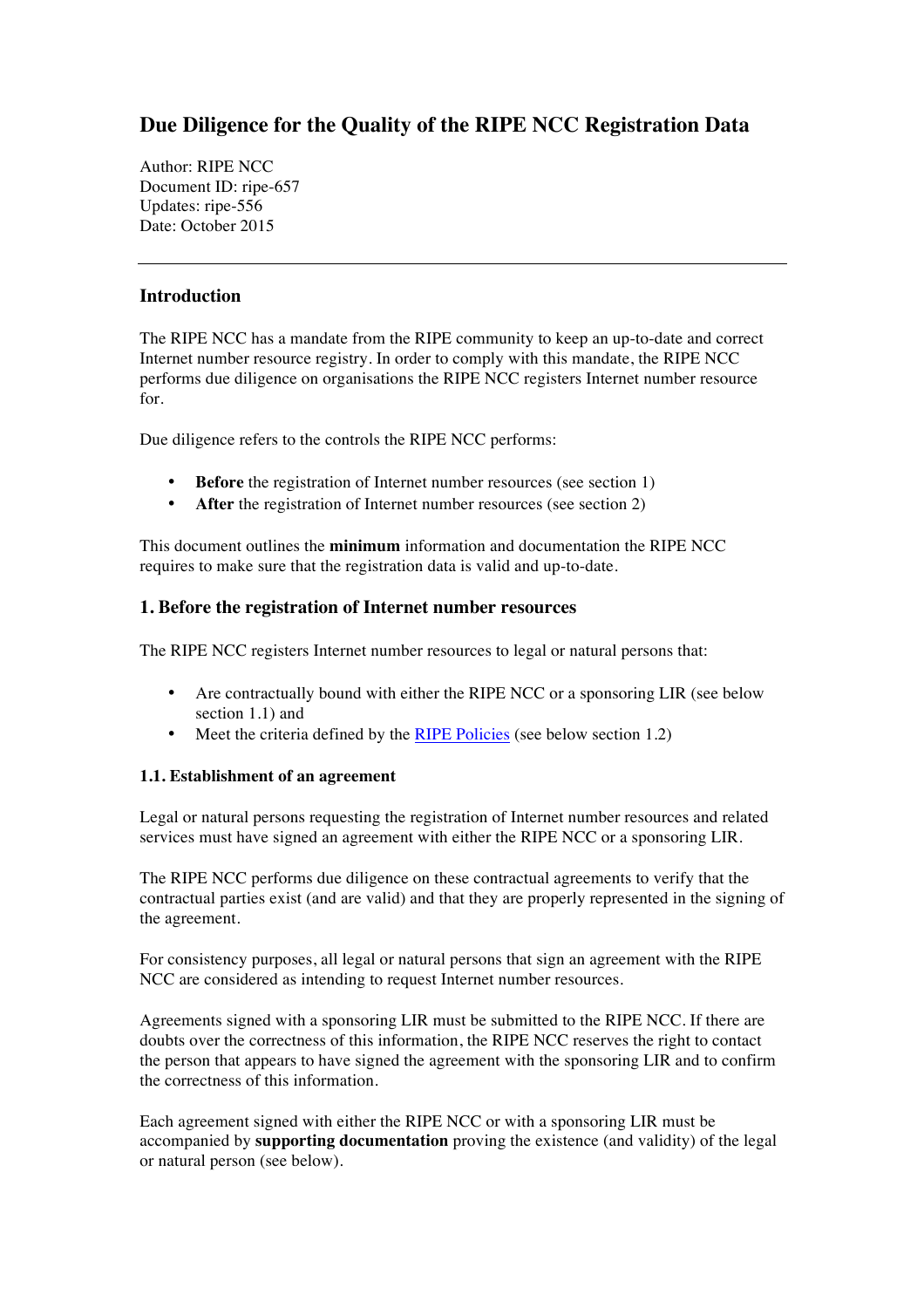#### **If the signing party is a natural person**

If the signing party is a natural person, we have to be sure of their identity (before an agreement is concluded with them). Proof of identification could be:

- Valid identification documents (e.g., identification card, passport)
- Valid driving license with photo, birth certificate issued by the relevant municipality, notary declaration proving the existence of the person, etc. in the case of countries with non-official identification documents (e.g., the UK)

#### **If the signing party is a legal person**

If somebody is signing on behalf of a legal person, the RIPE NCC must verify that:

- The legal person is appropriately established by the national authorities or registered with them (see below under a. Proof of establishment/registration) and
- An authorised representative of the legal person approves this application (see below under b. Approval by authorised representative)

#### **a. Proof of establishment/registration**

Normally, proof of establishment of a legal person can be registration with the national authorities (e.g., a recent extract from the Commercial Trade Register or equivalent document proving registration with the national authorities). When this is not available, another proof of establishment may be required (e.g., the law according to which the legal person was established).

The RIPE NCC reserves the right to check the validity of this documentation by requesting further documentation or additional information from third parties.

#### **b. Approval by authorised representative**

A contract with either the RIPE NCC or a sponsoring LIR must be signed by an authorised representative of the legal person.

In order to obtain a degree of certainty that the person that signs a contract is indeed authorised to represent the legal person, they must indicate:

- Their name
- Their position in the structure of the legal person

If there are doubts over the correctness of this information, the RIPE NCC will request proof of identity of the signing person.

#### **1.1.1. Sanctions and areas under dispute**

The RIPE NCC believes that the means of communication should not be affected by political discussions or disputes. This includes the provision of correctly registered Internet numbering resources. The RIPE NCC is committed to taking all lawful steps available to ensure that the RIPE NCC can provide undisrupted services to all members across our service region. The RIPE NCC will not take positions with regard to specific political disputes.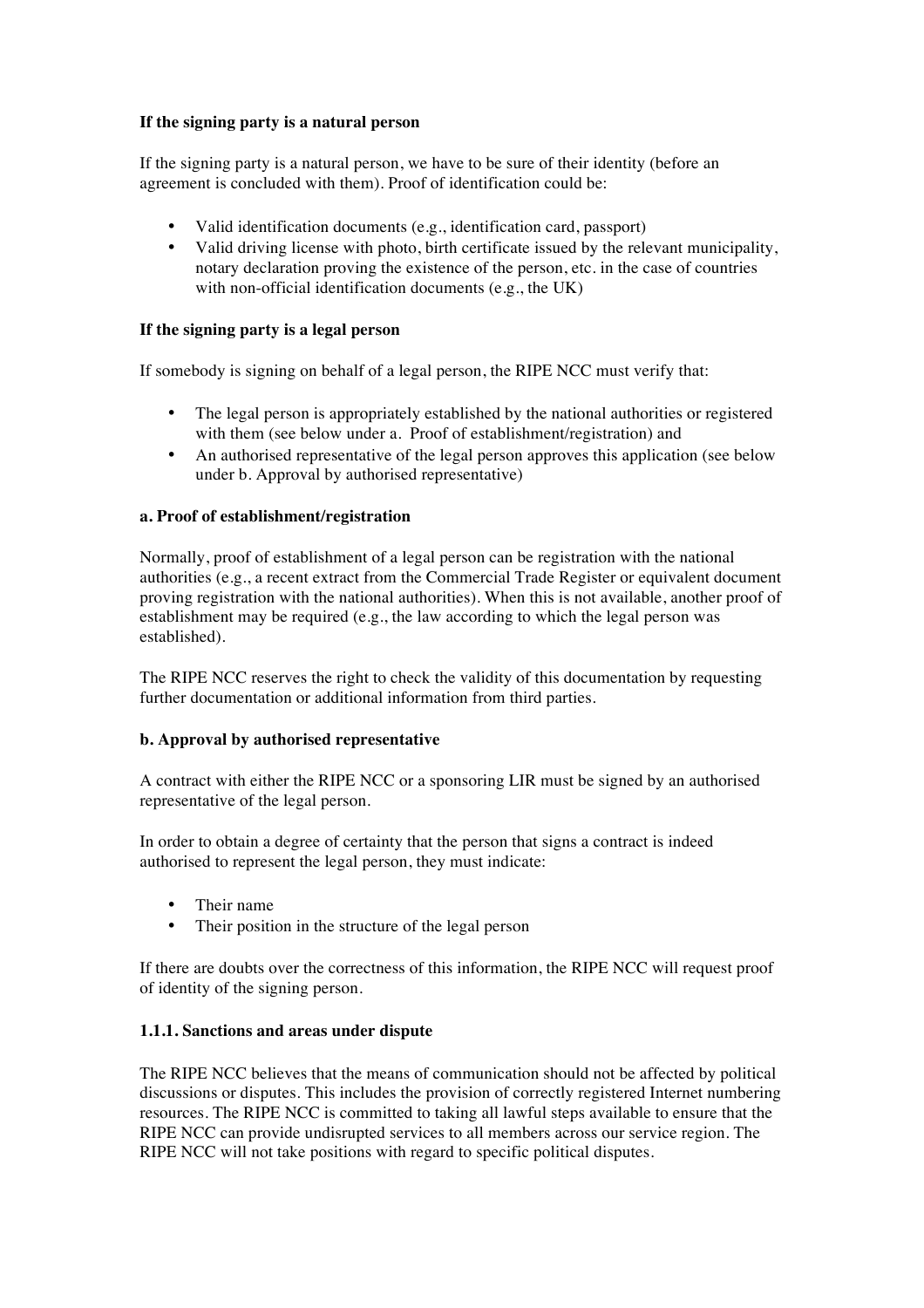#### **Sanctions**

The RIPE NCC as an association under Dutch Law has to comply with sanctions imposed by the Netherlands and the EU.

The RIPE NCC follows developments regarding sanctions and reviews whether they restrict us from providing services to network operators in certain regions or from having a contractual relationship with them. Additionally, the RIPE NCC communicates with the Dutch authorities in order to clarify the details of imposed sanctions and our obligations.

If the signing party is subject to such sanctions, the RIPE NCC may refuse to sign an agreement with or to provide services to this party.

#### **Areas under dispute**

The RIPE NCC will strive to facilitate the provision of services to network operators in areas under dispute and does not wish to deny services for political reasons. Our foremost concern as a neutral membership organisation is to ensure accurate registration of Internet number resources. The RIPE NCC can neither recognise nor deny one state's authority over a region.

The RIPE NCC relies on proof of establishment provided by the signing party. This proof of establishment must be issued by a national authority and prove that the signing party exists.

If the signing party is located in an area claimed by two or more widely recognised states, the RIPE NCC may accept proof of establishment issued by whichever national authority the signing party chooses.

If the legal person is located in an area that is self-proclaimed as an independent state, the RIPE NCC may accept proof of establishment issued by the relevant authorities accompanied by further documentation (e.g., proof of identity of the authorised representative, articles of incorporation etc).

#### **1.2. Compliance with RIPE Policies**

The RIPE NCC performs due diligence on requests for Internet number resources and the validity of the distribution criteria before registration in order to ensure compliance with the appropriate RIPE Policies ([IPv4 Address Allocation and Assignment Policies for the RIPE](http://www.ripe.net/publications/docs/ipv4-policies) [NCC Service Region,](http://www.ripe.net/publications/docs/ipv4-policies) [IPv6 Address Allocation and Assignment Policy,](http://www.ripe.net/publications/docs/ipv6-policy) [Autonomous System](http://www.ripe.net/publications/docs/asn-assignment-policies)  [\(AS\) Number Assignment Policy](http://www.ripe.net/publications/docs/asn-assignment-policies)).

During these checks, the RIPE NCC may ask for information about the network the Internet number resources are meant to be assigned to, as well as for documents supporting this information.

Details of this due diligence depend on the specific Internet number resources that are requested. These details can be found in the [Request Forms and Supporting Notes](http://www.ripe.net/request-forms-notes) and for IPv4 addresses in the [IPv4 Registration Procedures.](http://www.ripe.net/ipv4-evaluation-procedures)

#### **2. After the registration or distribution of Internet number resources**

After the agreement has been signed and the Internet number resources have been registered, the RIPE NCC must ensure that relevant registration data are kept up-to-date and correct. To this end, the RIPE NCC performs audits (please see [Audit activity](http://www.ripe.net/publications/docs/audit)) and has procedures to ensure that (legal or natural) persons that have registered Internet number resources are aware of the changes that must be communicated to the RIPE NCC (e.g., see RIPE NCC procedural